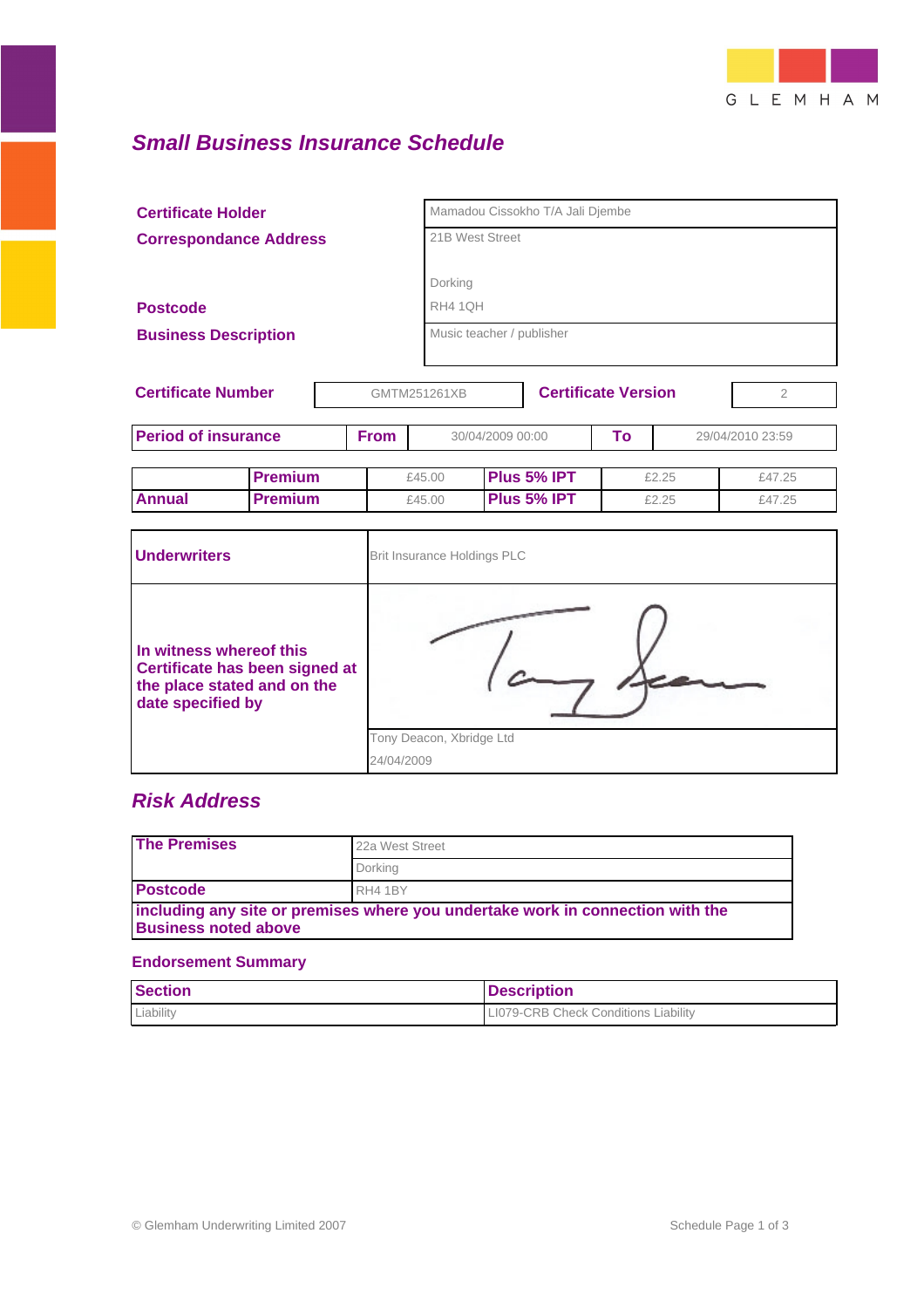

# **Property Damage Section**

### **Property Insured**

| <b>Item</b>    | <b>Description</b>                              | <b>Sum Insured</b>  |
|----------------|-------------------------------------------------|---------------------|
|                | <b>Buildings</b>                                | Not Insured         |
| $\overline{2}$ | Contents and Computer Equipment- UK Only        | Not Insured         |
| 3              | Contents and Computer Equipment - Outside UK    | Not Insured         |
|                | Stock Including Customers Goods In Your Control | Not Insured         |
|                | <b>Subsidence Included?</b>                     | Yes<br>No $\bowtie$ |

#### **Excesses**

| <b>Description</b>                   | <b>Amount</b> |  |
|--------------------------------------|---------------|--|
| Each and every loss other than below | £250          |  |
| Subsidence (If Included)             | £1.000        |  |

# **Business Interruption Section**

#### **Basis of Cover**

| <b>Description</b>                                     | <b>Sum Insured</b> | <b>Maximum Indemnity Period</b> |
|--------------------------------------------------------|--------------------|---------------------------------|
| Loss of Gross Revenue                                  | Not Insured        | 12 Months                       |
| Increase in Cost of Working                            | Not Insured        | 12 Months                       |
| Auditors and Professional<br><b>Accountants Charge</b> | Not Insured        | 12 Months                       |

## **Terrorism Section**

**Cover Included? Y** 

| 795 |  | <b>No</b> | ⊠ |
|-----|--|-----------|---|
|     |  |           |   |

# **Goods in Transit Section**

## **Property Insured**

| <b>Item</b>     | <b>Description</b>                              | <b>Limit of Liability</b> |
|-----------------|-------------------------------------------------|---------------------------|
|                 | Contents and Computer Equipment- UK Only        | Not Insured               |
| $\overline{2}$  | Contents and Computer Equipment - Outside UK    | Not Insured               |
| 3               | Stock Including Customers Goods In Your Control | Not Insured               |
| $\overline{14}$ | Your Tools                                      | Not Insured               |

#### **Excess**

| <b>Description</b>  | <b>Amount</b>                                                       |  |
|---------------------|---------------------------------------------------------------------|--|
| Each and every loss | £100 in respect of Tools increasing to £500 for all other<br>claims |  |

#### **Additional Security Provisions**

| 1. | Garage/Compound         |  |
|----|-------------------------|--|
| 2. | <b>Immobiliser</b>      |  |
| 3. | <b>Additional Locks</b> |  |
|    | 4. Alarm/Immobiliser    |  |